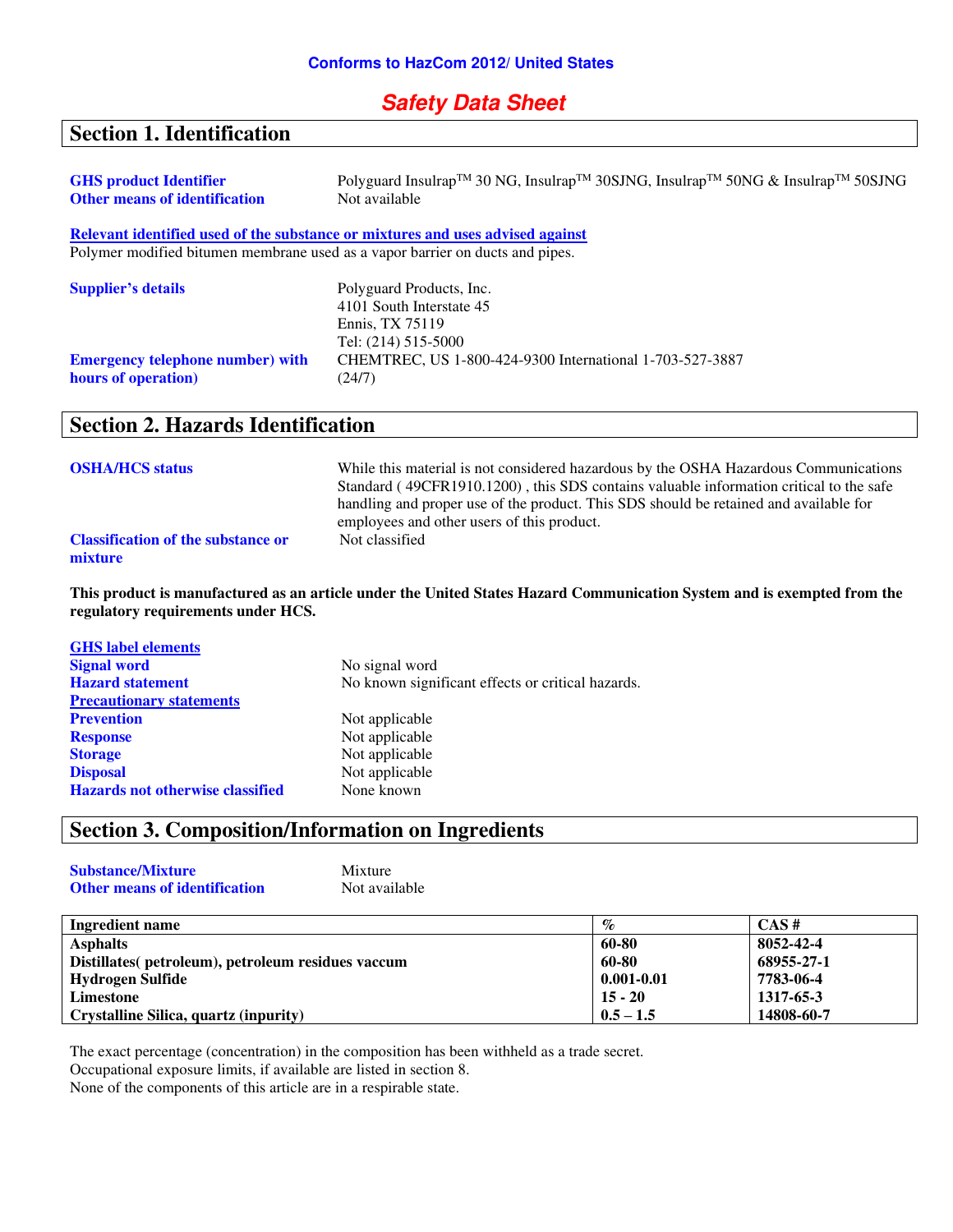# **Section 4. First Aid Measures**

| <b>Description of necessary first aid</b>          |                                                                                                                                                                                        |
|----------------------------------------------------|----------------------------------------------------------------------------------------------------------------------------------------------------------------------------------------|
| measures.                                          |                                                                                                                                                                                        |
| <b>Eye contact</b>                                 | Immediately flush eyes with plenty of water, occasionally lifting the upper and lower<br>eyelids. Check for and remove any contact lenses. Get medical attention if symptoms<br>occur. |
| <b>Inhalation</b>                                  | Because of the nature of this product, inhalation is not a route of exposure.                                                                                                          |
| <b>Skin contact</b>                                | Material is in a solid form. If skin contact, wash area with soap and water. Get medical<br>attention if skin irritation occurs.                                                       |
| <b>Ingestion</b>                                   | Ingestion is not a route of exposure.                                                                                                                                                  |
| Most important symptoms/effects, acute and delayed |                                                                                                                                                                                        |
| <b>Potential acute health effects</b>              |                                                                                                                                                                                        |
| <b>Eye contact</b>                                 | No known significant effects or critical hazards                                                                                                                                       |
| <b>Inhalation</b>                                  | No known significant effects or critical hazards                                                                                                                                       |
| <b>Skin contact</b>                                | No known significant effects or critical hazards                                                                                                                                       |
| <b>Ingestion</b>                                   | No known significant effects or critical hazards                                                                                                                                       |
| <b>Over-exposure signs/symptoms</b>                |                                                                                                                                                                                        |
| <b>Eye contact</b>                                 | No known significant effects or critical hazards                                                                                                                                       |
| <b>Inhalation</b>                                  | No known significant effects or critical hazards                                                                                                                                       |
| <b>Skin contact</b>                                | No known significant effects or critical hazards                                                                                                                                       |
| <b>Ingestion</b>                                   | No known significant effects or critical hazards                                                                                                                                       |
|                                                    | <b>Indication of immediate medical attention and special treatment needed, if necessary.</b>                                                                                           |
| <b>Notes to physician:</b>                         | Treat symptomatically.                                                                                                                                                                 |
| <b>Specific treatments</b>                         | No specific treatment                                                                                                                                                                  |
| <b>Protection of first aiders</b>                  | No action shall be taken involving any personal risk or without suitable training.                                                                                                     |

# **Section 5. Fire-Fighting Measures**

| <b>Extinguishing media</b>                           |                                                                                                |
|------------------------------------------------------|------------------------------------------------------------------------------------------------|
| <b>Suitable extinguishing media</b>                  | Use an extinguishing agent suitable for the surrounding fire.                                  |
| Unsuitable extinguishing media                       | None known                                                                                     |
| <b>Specific hazards arising from the</b><br>chemical | No specific fire or explosion hazard.                                                          |
| <b>Hazardous thermal decomposition</b>               | Decomposition products may include the following materials:                                    |
| <b>products</b>                                      | Carbon Dioxide                                                                                 |
|                                                      | Carbon Monoxide                                                                                |
|                                                      | Sulfur oxides                                                                                  |
|                                                      | Low MW hydrocarbons                                                                            |
| <b>Special protective equipment</b>                  | Fire-fighters should wear appropriate protective equipment and self-contained breathing        |
|                                                      | apparatus (SCBA) with a full-face piece operated in a positive pressure mode.                  |
| <b>Special protective actions for fire</b>           | Promptly isolate the scene by removing all persons from the vicinity of the incident is there  |
| <b>fighters</b>                                      | is a fire. No action shall be taken involving any personal risks or without suitable training. |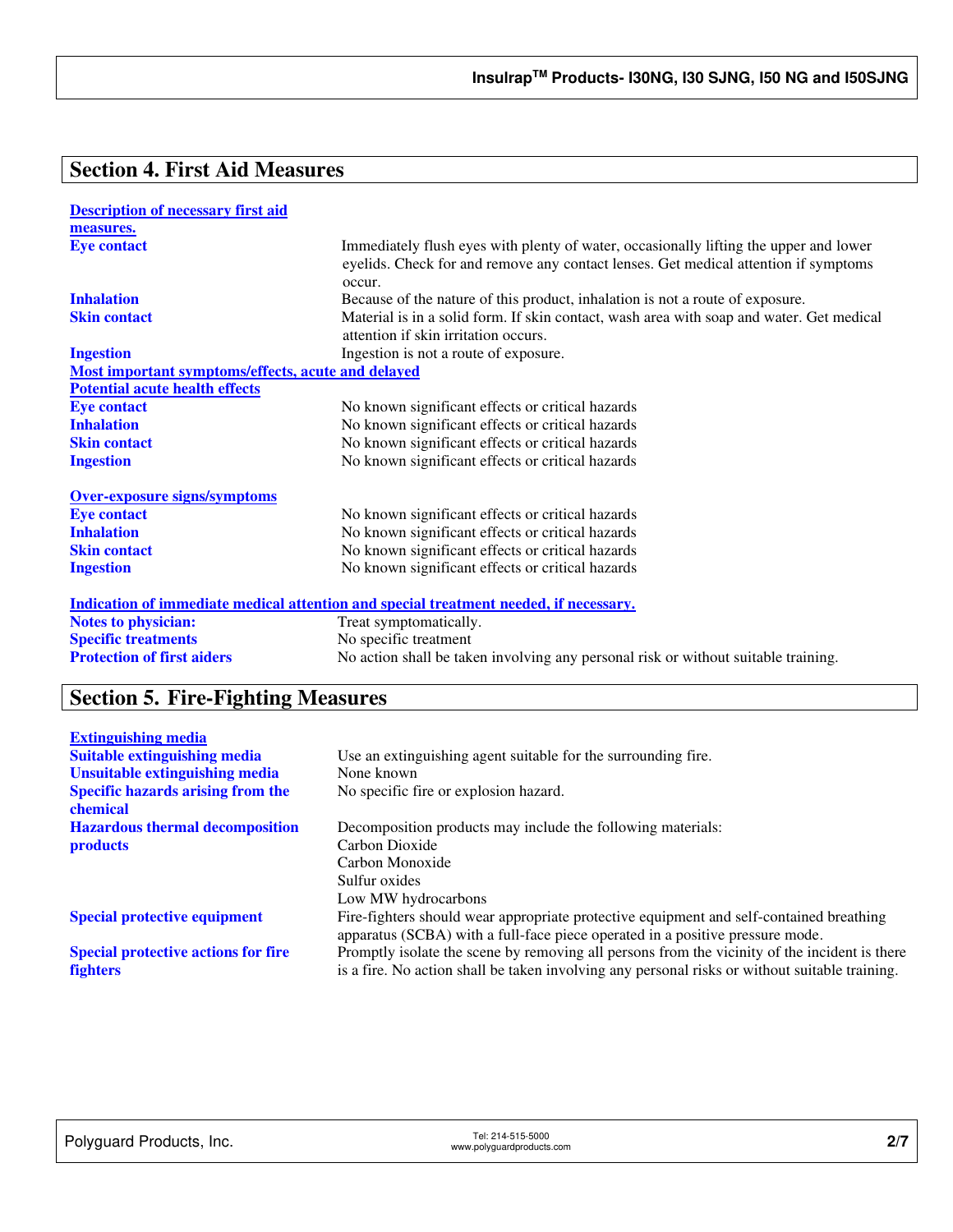# **Section 6. Accidental Release Measures**

#### **Personal precautions, protective equipment and emergency procedures.**

| Put on appropriate personal protective equipment.                                              |
|------------------------------------------------------------------------------------------------|
| If specialized clothing is required to deal with the spillage, take note of any information in |
| Section 8 on suitable and unsuitable materials. See also the information in "For non-          |
| emergency personnel."                                                                          |
| Material will not spill.                                                                       |
|                                                                                                |

# **Methods and materials for containment and cleaning up**<br> **Spill** Due to the physic

Due to the physical state of this material, spills are not possible.

# **Section 7. Handling and Storage**

| <b>Precautions for safe handling</b>                                   |                                                                                                                                                                                                                                                         |
|------------------------------------------------------------------------|---------------------------------------------------------------------------------------------------------------------------------------------------------------------------------------------------------------------------------------------------------|
| <b>Protective measures</b>                                             | Put on appropriate personal protective equipment (see Section 8).                                                                                                                                                                                       |
| <b>Advice on general occupational</b><br>hygiene                       | Eating, drinking and smoking should be prohibited in areas where material is handled,<br>stored and processed. Workers should wash hands and face before eating, drinking and<br>smoking. See section 8 for additional information on hygiene measures. |
| <b>Conditions for safe storage, including</b><br>any incompatibilities | Store in accordance with local regulations. Store in original container protected from<br>direct sunlight in a dry cool and well-ventilated area away from incompatible materials<br>(see section 10) and food and drink.                               |

# **Section 8. Exposure Controls/Personal Protection**

### **Occupational exposure limits**

| <b>Ingredient name</b>                | <b>Exposure limits</b>                                                                       |
|---------------------------------------|----------------------------------------------------------------------------------------------|
| Asphalt                               | NIOSH REL (United States, 10/2016)                                                           |
|                                       | CEIL: $5 \text{ mg/m}^3$ 15 minutes. Form: fume                                              |
|                                       | <b>ACGIH TLV</b> (United States, 3/2019)                                                     |
|                                       | TWA: 0.5 mg/m <sup>3</sup> , (as benzene soluble aerosol) 8 hours. Form: inhalable fraction. |
| Distillates(petroleum), petroleum     | None                                                                                         |
| residues vaccum                       |                                                                                              |
| Hydrogen Sulfide                      | <b>ACGIH TLV</b> (United States, 3/2018)                                                     |
|                                       | TWA: 1 ppm 8 hours                                                                           |
|                                       | STEL: 5 ppm 15 minutes                                                                       |
|                                       | <b>OSHA PEL Z2</b> ( United States, 2/2013)                                                  |
|                                       | CEIL:20 ppm                                                                                  |
|                                       | AMP: 50 ppm 10 minutes.                                                                      |
|                                       | NIOSH REL (United States, 10/2016)                                                           |
|                                       | CEIL: $15 \text{ mg/m}^3$ 10 minutes.                                                        |
| Limestone                             | NIOSH REL (United States, 10/2016)                                                           |
|                                       | TWA: 10 mg/m <sup>3</sup> (total) TWA 5 mg/m <sup>3</sup> (respirable)                       |
|                                       | <b>OSHA PEL</b> (United States, 2/2013)                                                      |
|                                       | TWA: 15 mg/m <sup>3</sup> (total) TWA 5 mg/m3 (respirable)                                   |
| Crystalline Silica, quartz (inpurity) | NIOSH REL (United States, 10/2016)                                                           |
|                                       | Ca TWA: $0.05$ mg/m <sup>3</sup>                                                             |
|                                       |                                                                                              |

| Polyguard Products, Inc. | Tel: 214-515-5000<br>www.polyguardproducts.com | 3/7 |
|--------------------------|------------------------------------------------|-----|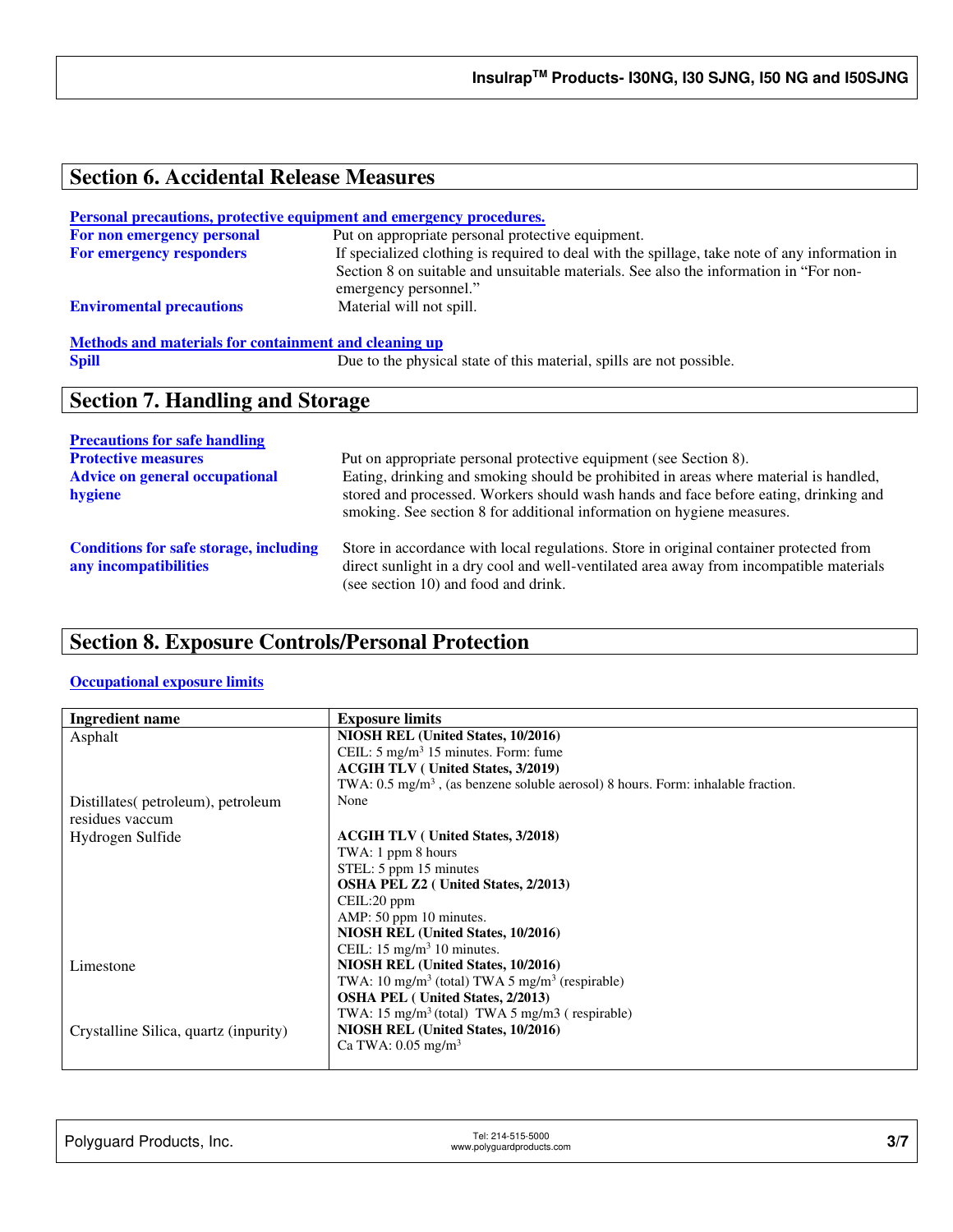# **Section 8. Exposure Controls/Personal Protection**

| <b>Appropriate engineering controls</b> | No special ventilation requirements. Good ventilation should be sufficient to control<br>worker exposure to airborne contaminants.                                                                                                                                             |
|-----------------------------------------|--------------------------------------------------------------------------------------------------------------------------------------------------------------------------------------------------------------------------------------------------------------------------------|
| <b>Environmental exposure controls</b>  | Emissions from ventilation or work process equipment should be checked to ensure they<br>comply with the requirements of environmental protection legislation.                                                                                                                 |
| <b>Hygiene measure</b>                  | Wash hands, forearms and face thoroughly after handling chemical products, before<br>eating, smoking, and using the lavatory and at the end of the working period. Ensure that<br>eyewash stations and safety showers are close to the workstation location.                   |
| <b>Eye/face protection</b>              | Safety eyewear complying with an approved standard should be used when risk<br>assessment indicates this is necessary to avoid exposure to liquid splashes, mists, gases<br>and dusts.                                                                                         |
| <b>Skin Protection</b>                  |                                                                                                                                                                                                                                                                                |
| <b>Hand protection</b>                  | Chemical-resistant, imprevious gloves complying with an approved standard should be<br>worn at all times when handling chemical products if a risk assessment indicates this is<br>necessary.                                                                                  |
| <b>Body protection</b>                  | Personal protective equipment for the body should be selected based on the task being<br>preformed and the risks involved and should be approved by a specialist before handling<br>this product.                                                                              |
| <b>Other skin protection</b>            | Appropriate footwear and any additional skin protection measures should be selected<br>based on the task being preformed and the risks involved and should be approved by a<br>specialist before handling this product.                                                        |
| <b>Respiratory protection</b>           | Based on the hazard and potential for exposure, select a respirator that meets the<br>appropriate standard or certification. Respirators must be used according to a respiratory<br>protection program to ensure proper fitting, training, and other important aspects of use. |

# **Section 9. Physical and Chemical Properties**

| <b>Appearance</b>                              |                    |
|------------------------------------------------|--------------------|
| <b>Physical state</b>                          | Solid              |
| <b>Color</b>                                   | Black/white        |
| <b>Odor</b>                                    | Asphaltic(slight)  |
| <b>Odor threshold</b>                          | Not available      |
| рH                                             | Not applicable     |
| <b>Melting point</b>                           | Not available      |
| <b>Boiling point</b>                           | Not applicable     |
| <b>Flash Point</b>                             | Not determined     |
| <b>Evaporation rate:</b>                       | Not applicable     |
| <b>Flammability (solid, gas)</b>               | Not applicable     |
| Lower & upper explosive                        | Not applicable     |
| (flammable) limits                             |                    |
| <b>Vapor density</b>                           | Not applicable     |
| <b>Vapor pressure</b>                          | Not applicable     |
| <b>Relative density</b>                        | 1.09               |
| <b>Solubility</b>                              | Insoluble in water |
| <b>Partition coefficient: n- octanol/water</b> | Not available      |
| <b>Auto-</b> ignition temperature              | Not applicable     |
| <b>Decomposition temperature</b>               | Not applicable     |
| <b>Viscosity</b>                               | Not applicable     |
| <b>VOC</b>                                     | 0 g/l              |
|                                                |                    |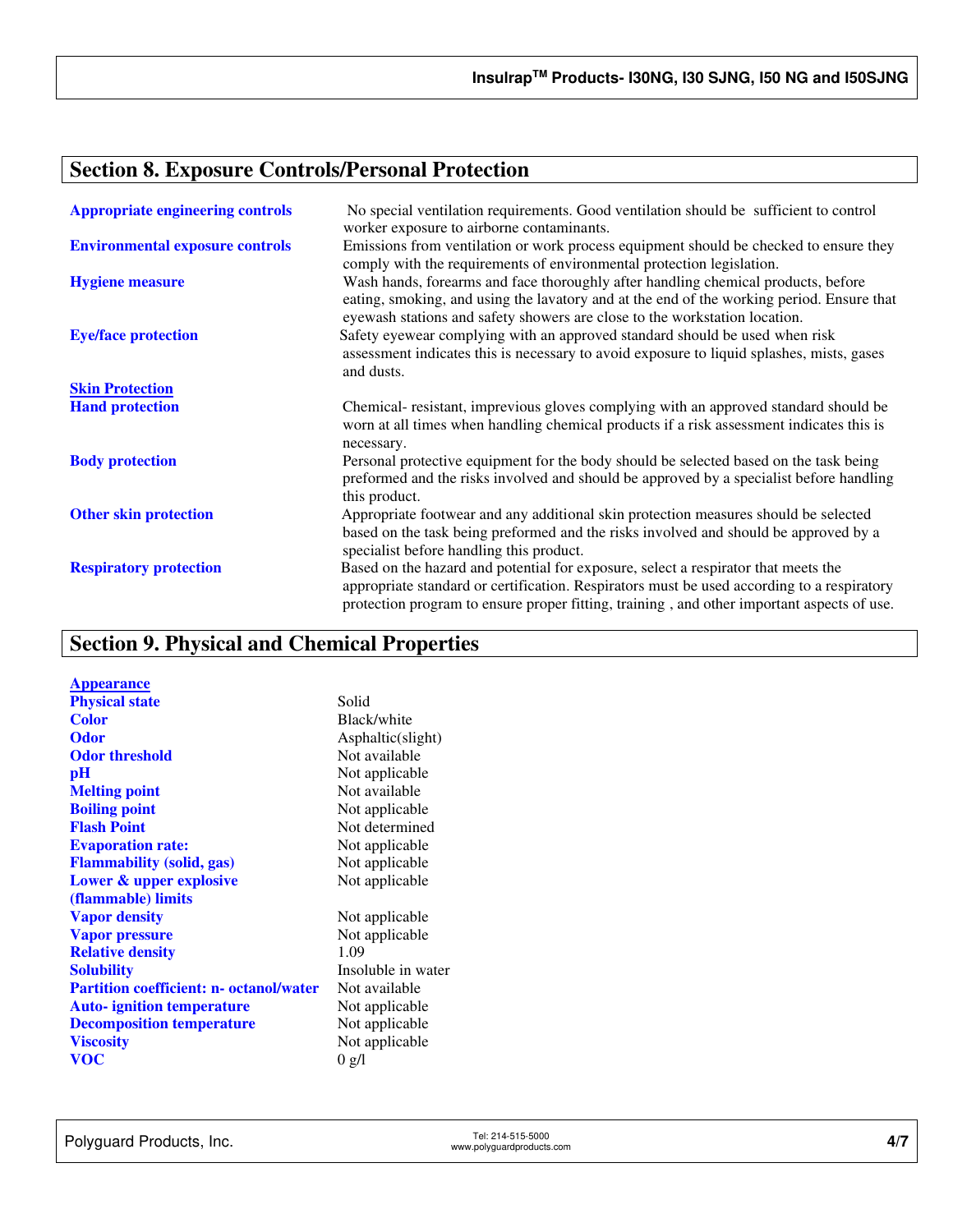# **Section 10. Stability and Reactivity**

**Chemical stability** This product is stable.

**Conditions to avoid:** No specific data.

**Reactivity No specific test data related to reactivity available for this product or its** ingredients. **Possibility of hazardous reactions** Under normal conditions of storage and use, hazardous reaction will not occur. **Incompatible materials Reactive or incompatible with the following materials: Oxidizing** materials **Hazardous decomposition products** Under normal conditions of storage and use, hazardous decomposition products should not be produced.

## **Section 11. Toxicological Information**

## **Information on toxicological effects Acute toxicity**

| <b>Product/ingredient name</b> | <b>Result</b>         | <b>Species</b>   | <b>Dose</b>                       | <b>Exposure</b> |
|--------------------------------|-----------------------|------------------|-----------------------------------|-----------------|
| Asphalt                        | LD50 Oral             | Rat              | $>5000$ mg/kg                     |                 |
| Hydrogen Sulfide               | LC50 Inhalation Gas   | Rat              | 444 ppm                           | 4 hours         |
|                                | LC50 Inhalation Vapor | Rat              | $700 \text{ mg/m}^3$              | 4 hours         |
| Limestone                      | LD50 Oral             | Rat              | $6450$ mg/kg                      |                 |
| Crystalline Silica, quartz     | LD50 Oral             | <b>Rat Mouse</b> | $500 \frac{\text{mg}}{\text{kg}}$ | -               |
| (inpurity)                     |                       |                  |                                   |                 |

**Carcinogenicity Classification** 

**Irritation/Corrosion**<br> **I** There is no data available<br> **Sensitization**<br> **There is no data available Sensitization**<br> **Nutagenicity**<br> **There is no data available**<br> **There is no data available** There is no data available

| <b>Product/ingredient name</b>        | <b>OSHA</b> | IARC | NTD |
|---------------------------------------|-------------|------|-----|
| Asphalt                               |             | 2B   |     |
| Crystalline Silica, quartz (inpurity) |             |      |     |

| <b>Reproductive toxicity</b>                                                 | There is no data available                                   |
|------------------------------------------------------------------------------|--------------------------------------------------------------|
| <b>Teratogenicity</b>                                                        | There is no data available                                   |
| <b>Specific target organ toxicity (single exposure)</b>                      | There is no data available                                   |
| <b>Specific target organ toxicity (repeated exposure)</b>                    | There is no data available                                   |
| <b>Aspiration hazard</b>                                                     | There is no data available                                   |
| <b>Information on the likely routes of exposure</b>                          | Routes of entry anticipated: dermal contact                  |
|                                                                              | Routes of entry not anticipated: Oral, inhalation, ingestion |
| <b>Potential acute health effects</b>                                        |                                                              |
| <b>Eye contact</b>                                                           | No known significant effects or critical hazards             |
| <b>Inhalation</b>                                                            | No known significant effects or critical hazards             |
| <b>Skin contact</b>                                                          | No known significant effects or critical hazards             |
| <b>Ingestion</b>                                                             | No known significant effects or critical hazards             |
| Symptoms related to the physical, chemical and toxicological characteristics |                                                              |
| <b>Eye contact</b>                                                           | No known significant effects or critical hazards             |
| <b>Inhalation</b>                                                            | No known significant effects or critical hazards             |
| <b>Skin contact</b>                                                          | No known significant effects or critical hazards             |
| <b>Ingestion</b>                                                             | No known significant effects or critical hazards             |

Polyguard Products, Inc. Tel: 214-515-5000 Tel: 214-515-5000<br>www.polyguardproducts.com **5/7**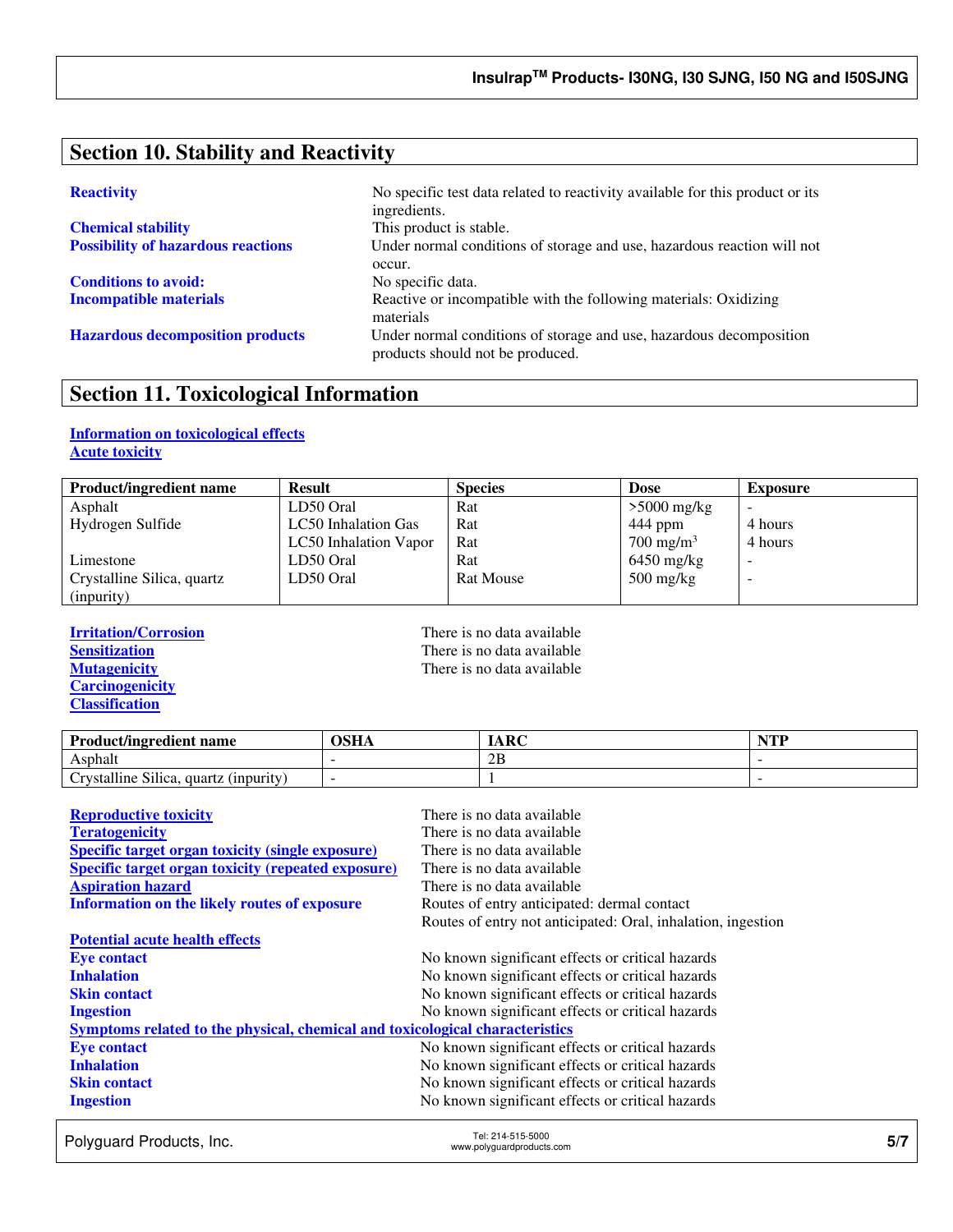# **Section 11. Toxicological Information**

|                                         | Delayed and immediate effects and chronic effects from short- and long-term exposure |
|-----------------------------------------|--------------------------------------------------------------------------------------|
| <b>Short term exposure</b>              |                                                                                      |
| <b>Potential immediate effects</b>      | No known significant effects or critical hazards                                     |
| <b>Potential delayed effects</b>        | No known significant effects or critical hazards                                     |
| Long term exposure                      |                                                                                      |
| <b>Potential immediate effects</b>      | No known significant effects or critical hazards                                     |
| <b>Potential delayed effects</b>        | No known significant effects or critical hazards                                     |
| <b>Potential chronic health effects</b> |                                                                                      |
| <b>General</b>                          | No known significant effects or critical hazards                                     |
| <b>Carcinogenicity</b>                  | No known significant effects or critical hazards                                     |
| <b>Mutagenicity</b>                     | No known significant effects or critical hazards                                     |
| <b>Teratogenicity</b>                   | No known significant effects or critical hazards                                     |
| <b>Developmental effects</b>            | No known significant effects or critical hazards                                     |
| <b>Fertility effects</b>                | No known significant effects or critical hazards                                     |
| <b>Numerical measures of toxicity</b>   |                                                                                      |
| <b>Acute toxicity estimates</b>         | There is no data available                                                           |

# **Section 12. Ecological Information**

### **Toxicity**

| <b>Product/ingredient name</b> | <b>Result</b>                         | <b>Species</b>                      | <b>Exposure</b> |
|--------------------------------|---------------------------------------|-------------------------------------|-----------------|
| Hydrogen Sulfide               | Acute $EC50$ 62 $\mu$ g/L Fresh water | Crustaceans-Gammarus pseudolimnaeus | 2 days          |
|                                | Acute LC50 2 μg/L Fresh water         | Fish-Coregonus clupeaformis-Yolk    | 96 hours        |
|                                |                                       | Sac fry                             |                 |

| <b>Persistence and degradability</b>        | There is no data available  |
|---------------------------------------------|-----------------------------|
| <b>Bioaccumulative potential</b>            | There is no data available  |
| <b>Mobility in soil</b>                     |                             |
| Soil/water partition coefficient $(K_{OC})$ | There is no data available. |
|                                             |                             |

**Other adverse effects** No known significant effects or critical hazards

## **Section 13. Disposal Considerations**

**Disposal methods** The generation of waste should be avoided or minimized wherever possible. Disposal of this product, solutions and any by-products should comply with the requirements of environmental protection and waste disposal legislation and any regional local authority requirements. Empty containers or liners may retain some product residues. This material and its container must be disposed of in a safe way. Dispose of surplus and non-recyclable products via a licensed waste disposal contractor.

# **Section 14. Transportation Information**

**AERG:** Not applicable **Regulatory Information: DOT/TDG/IMDG/IATA** Not regulated

Polyguard Products, Inc. Tel: 214-515-5000

er: 214-515-5000<br>www.polyguardproducts.com **6/7**